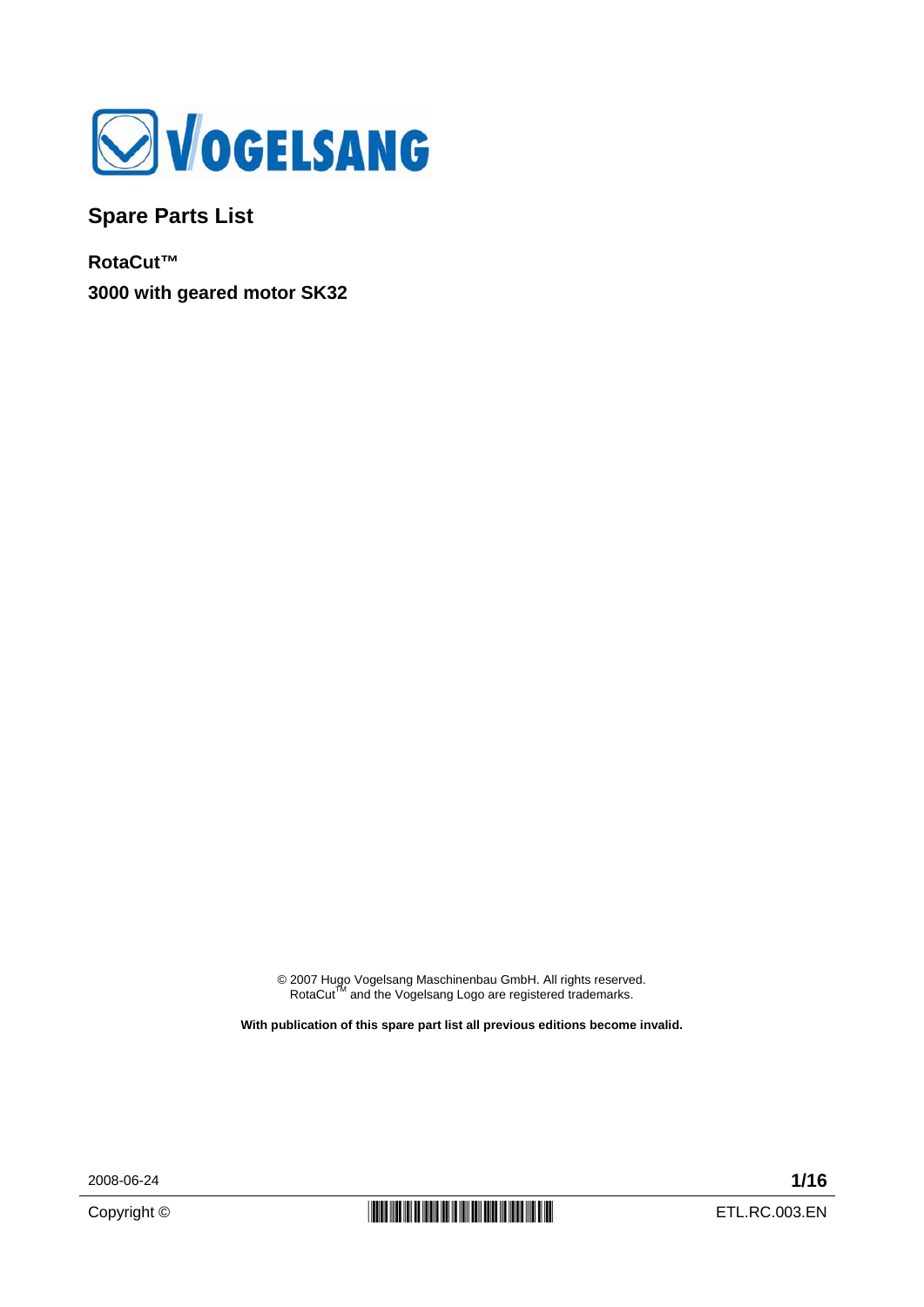## **Contents**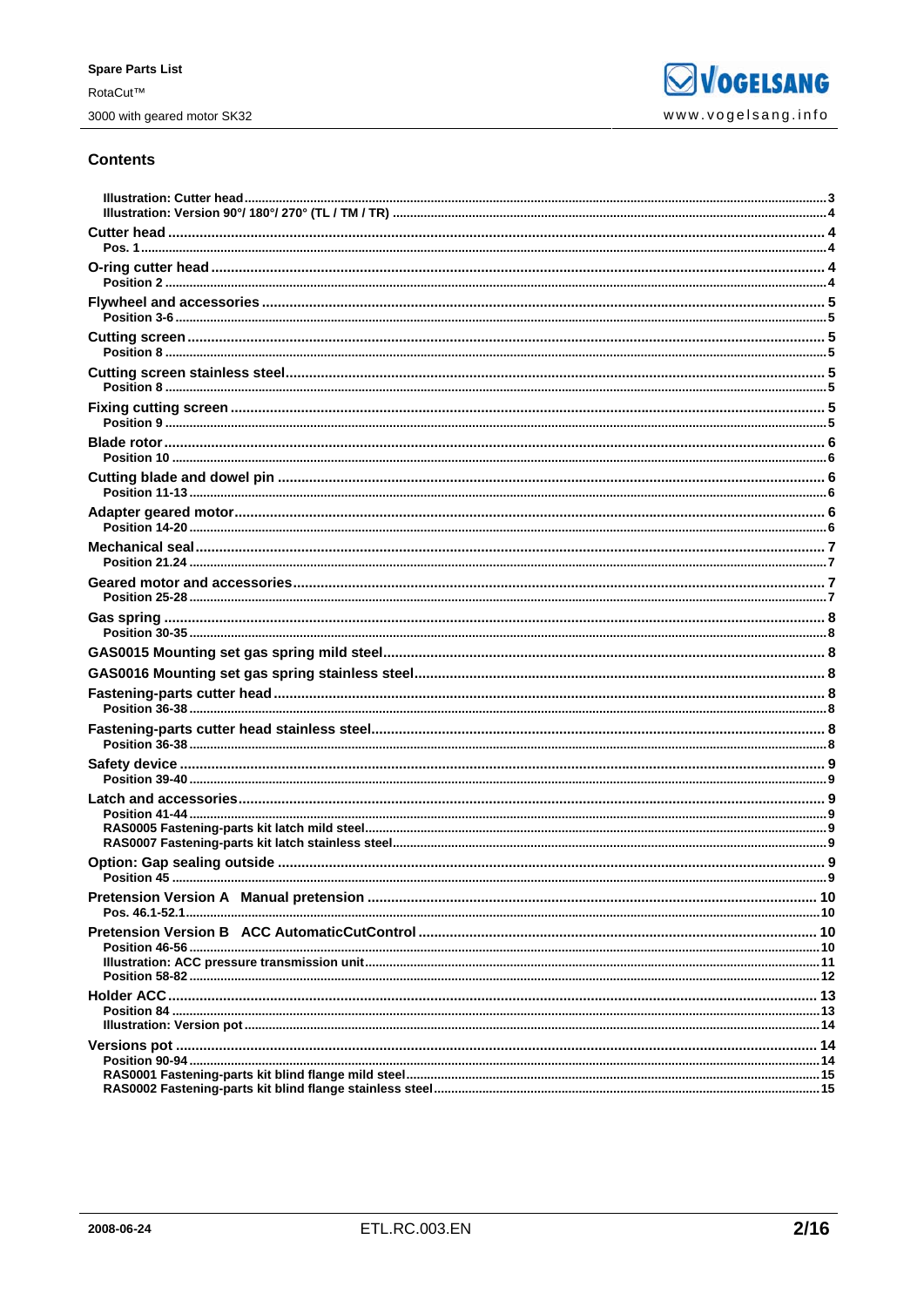

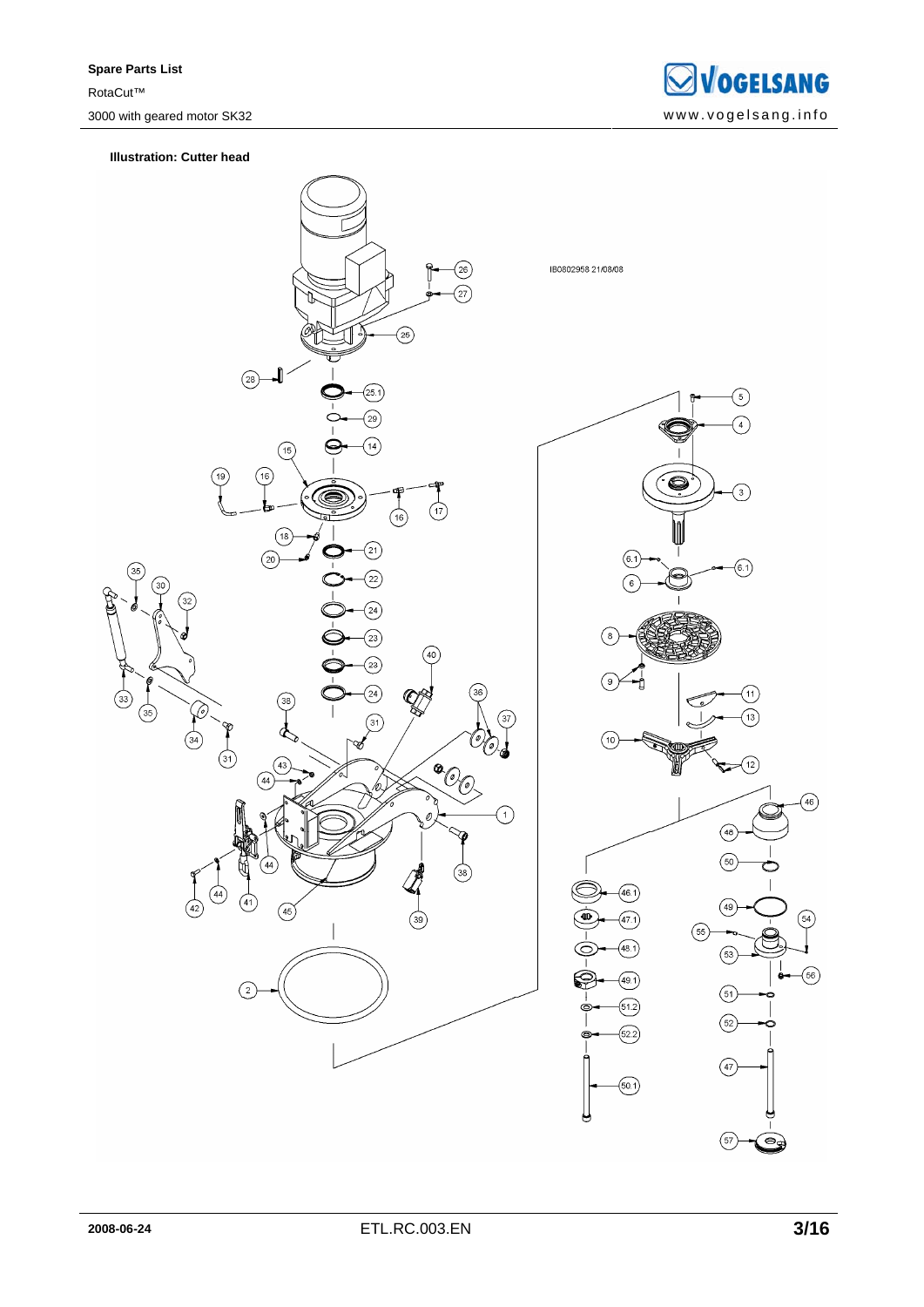**SVOGELSANG** 3000 with geared motor SK32 www.vogelsang.info

**Illustration: Version 90°/ 180°/ 270° (TL / TM / TR)** 



## **Cutter head Position 1**

| Pos. | l Part number | <b>Description</b> | <b>Dimensions</b> | <b>Notes</b>                           | Qty. | <b>Steel</b> | <b>Stainless</b><br>steel |
|------|---------------|--------------------|-------------------|----------------------------------------|------|--------------|---------------------------|
|      | GSK.363.TL    | Cutter head        |                   | $90^\circ$ (TL)                        |      |              |                           |
|      | GSK.363.TR    | Cutter head        |                   | $270^{\circ}$ (TR)                     |      |              |                           |
|      | GSK.363.TM    | Cutter head        |                   | $180^\circ$ (TM)                       |      |              |                           |
|      | GSK.363.TL.E  | Cutter head        |                   | 90° (TL); stainless steel              |      |              |                           |
|      | GSK.363.TR.E  | Cutter head        |                   | $270^{\circ}$ (TR);<br>stainless steel |      | -            |                           |
|      | GSK.363.TM.E  | Cutter head        |                   | $180^{\circ}$ (TM);<br>stainless steel |      |              |                           |

See illustration: Version 90°/ 180°/ 270° (TL / TM / TR)

#### **O-ring cutter head Position 2**

|  | Pos.   Part number | <b>Description</b> | <b>Dimensions</b> | <b>Notes</b> | Qtv. | <b>Steel</b> | Stainless<br>steel |
|--|--------------------|--------------------|-------------------|--------------|------|--------------|--------------------|
|  | DOR.073            | O-ring             | 345 x 18          | <b>NBR</b>   |      |              |                    |
|  | DOR.073.SI         | $O$ -ring          | 345 x 18          | Silicone     |      |              |                    |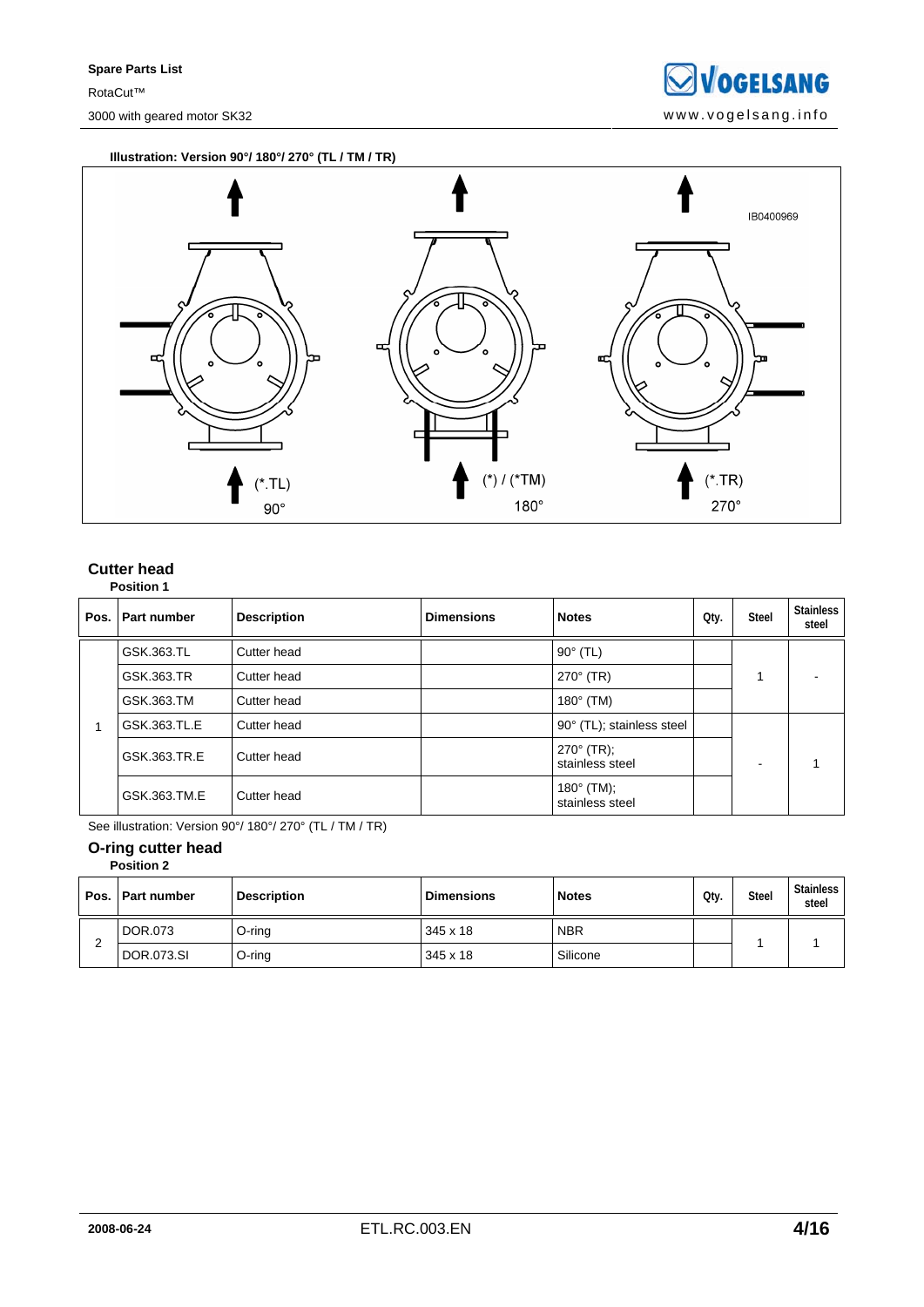#### **Flywheel and accessories Position 3-6**

|      | ט־ט וועוונט ו    |                              |                   |                                         |      |              |                           |  |  |  |  |  |
|------|------------------|------------------------------|-------------------|-----------------------------------------|------|--------------|---------------------------|--|--|--|--|--|
| Pos. | Part number      | <b>Description</b>           | <b>Dimensions</b> | <b>Notes</b>                            | Qty. | <b>Steel</b> | <b>Stainless</b><br>steel |  |  |  |  |  |
| 3    | GSW.016          | Flywheel                     |                   | contains pos. $4 + 5$                   |      |              |                           |  |  |  |  |  |
| 4    | <b>PRS.113</b>   | Seal support                 |                   |                                         |      |              |                           |  |  |  |  |  |
| 5    | <b>NSI.020</b>   | Hex socket button head screw | M8 x 30           | stainless steel                         |      | 3            | 3                         |  |  |  |  |  |
| 6    | GAS.019          | Gap sealing                  |                   | internal                                |      |              |                           |  |  |  |  |  |
|      | GAS.019.E        | Gap sealing                  |                   | internal; stainless steel               |      | -            |                           |  |  |  |  |  |
| 6.1  | <b>NGS.096</b>   | Hex socket set screw         | M8 x 10           | <b>DIN 914</b><br>included in GAS.019   |      | 2            |                           |  |  |  |  |  |
|      | <b>NGS.096.E</b> | Hex socket set screw         | M8 x 10           | <b>DIN 914</b><br>included in GAS.019.E |      |              | 2                         |  |  |  |  |  |

#### **Cutting screen Position 8**

| Pos. | Part number   | <b>Description</b>                        | <b>Dimensions</b>        | <b>Notes</b> | Qty. | Steel | <b>Stainless</b><br>steel |
|------|---------------|-------------------------------------------|--------------------------|--------------|------|-------|---------------------------|
|      | GFL.427.N3.M9 | Cutting screen <sup>(1</sup>              | max. $\sigma$ 20 mm      | standard     |      |       |                           |
|      | GFL.495.N1.M9 | Cutting screen <sup>(1</sup>              | max. $\varnothing$ 28 mm | rough        |      |       |                           |
| 8    | GFL.546.M9    | Cutting screen <sup>(1</sup>              | max. $\varnothing$ 4 mm  | honey combs  |      |       |                           |
|      | GFL.570.M9    | Cutting screen <sup>(1</sup>              | max. $\varnothing$ 8 mm  | honey combs  |      |       |                           |
|      | GFL.480.M9    | Cutting screen <sup>(1</sup>              | max. $\varnothing$ 12 mm | honey combs  |      |       |                           |
|      | GFL.449.M9    | Cutting screen <sup>(1</sup>              | max. $\varnothing$ 15 mm | honey combs  |      |       |                           |
|      |               | Max.ø<br>$=$ max. completely free passage |                          |              |      |       |                           |

(1 RotaCut™ ACC: In case of changing the cutter screens / cutter blades replace also pos. 49-52 and pos. 88

#### **Cutting screen stainless steel Position 8**

| Pos. I | <b>Part number</b> | <b>Description</b>                         | <b>Dimensions</b>        | <b>Notes</b> | Qty. | <b>Steel</b> | <b>Stainless</b><br>steel |
|--------|--------------------|--------------------------------------------|--------------------------|--------------|------|--------------|---------------------------|
|        | GFL.427.N3.E3      | Cutting screen <sup>(1</sup>               | max. $\varnothing$ 20 mm | standard     |      |              |                           |
|        | GFL.495.N1.E3      | Cutting screen <sup>(1</sup>               | max. $\varnothing$ 28 mm | rough        |      |              |                           |
| 8      | GFL.546.E3         | Cutting screen <sup>(1</sup>               | max. $\varnothing$ 4 mm  | honey combs  |      |              |                           |
|        | GFL.570.E3         | Cutting screen <sup>(1</sup>               | max. $\varnothing$ 8 mm  | honey combs  |      |              |                           |
|        | GFL.480.E3         | Cutting screen <sup>(1</sup>               | max. $\varnothing$ 12 mm | honey combs  |      |              |                           |
|        | GFL.449.E3         | Cutting screen <sup>(1</sup>               | max. $\varnothing$ 15 mm | honey combs  |      |              |                           |
|        |                    | Max. ø<br>$=$ max. completely free passage |                          |              |      |              |                           |

(1 RotaCut™ ACC: In case of changing the cutter screens / cutter blades replace also pos. 49-52 and pos. 88

#### **Fixing cutting screen Position 9**

|   | Pos.   Part number | <b>Description</b> | <b>Dimensions</b> | <b>Notes</b>                          | Qty. | <b>Steel</b> | Stainless<br>steel |
|---|--------------------|--------------------|-------------------|---------------------------------------|------|--------------|--------------------|
|   | GRS.203.EE         | Tension bolt       |                   | stainless steel                       |      |              | 3                  |
| 9 | GRS.202            | Spring pin         |                   |                                       |      |              |                    |
|   | GRS.202.EE         | Spring pin         |                   | for cutting screen<br>stainless steel |      |              | 3                  |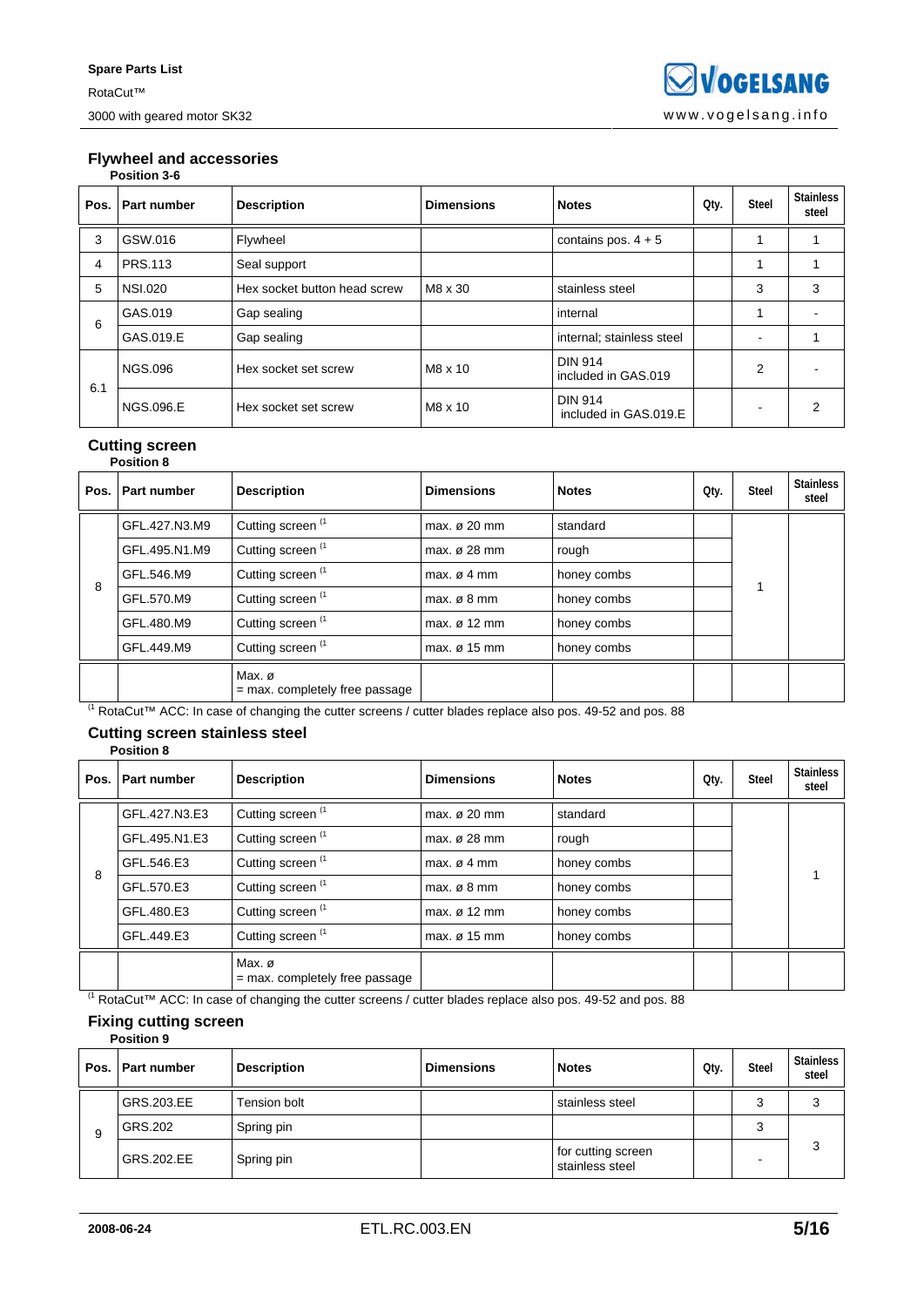### **Blade rotor Position 10**

|    | Pos.   Part number | <b>Description</b>        | <b>Dimensions</b> | <b>Notes</b> | Qty. | <b>Steel</b> | <b>Stainless</b><br>steel |
|----|--------------------|---------------------------|-------------------|--------------|------|--------------|---------------------------|
| 10 | GFM.019.N2         | Blade rotor <sup>(1</sup> | groove 8 mm       | four wings   |      |              |                           |
|    | GFM.004.N2         | Blade rotor <sup>(1</sup> | groove 8 mm       | tree wings * |      |              |                           |

## **Cutting blade and dowel pin**

|      | Position 11-13 |                     |                   |                                                                                    |      |              |                           |
|------|----------------|---------------------|-------------------|------------------------------------------------------------------------------------|------|--------------|---------------------------|
| Pos. | Part number    | <b>Description</b>  | <b>Dimensions</b> | <b>Notes</b>                                                                       | Qty. | <b>Steel</b> | <b>Stainless</b><br>steel |
|      | GSM.006        | Blade <sup>(1</sup> | 8 mm              |                                                                                    |      |              |                           |
| 11   | GSM.006.T1.M10 | Blade <sup>(1</sup> | 8 mm              | only with ACC!<br>high construction<br>stainless steel<br>extremely wear resistant |      | 4<br>$3*$    | 4<br>$3^*$                |
|      | GSM.006.T1.E4  | Blade <sup>(1</sup> | 8 mm              | only with ACC!<br>high construction<br>stainless steel                             |      |              |                           |
| 12   | <b>NSP.006</b> | Spring pin          | $10 \times 30$    |                                                                                    |      | 4<br>$3*$    |                           |
|      | NSP.033.E      | Spring pin          |                   | stainless steel                                                                    |      |              | 4<br>$3^*$                |
| 13   | ZDFD.390.0110  | Polyethylene cord   |                   |                                                                                    |      | 4<br>$3^*$   | 4<br>$3^*$                |

(1 RotaCut™ ACC: In case of changing the cutter screens / cutter blades replace also pos. 49-52 and pos. 88

## **Adapter geared motor**

|      | Position 14-22     |                                         |                         |                    |      |       |                           |
|------|--------------------|-----------------------------------------|-------------------------|--------------------|------|-------|---------------------------|
| Pos. | <b>Part number</b> | <b>Description</b>                      | <b>Dimensions</b>       | <b>Notes</b>       | Qty. | Steel | <b>Stainless</b><br>steel |
| 14   | NIR.022            | Inner ring                              | JR 40 x 50 x 22         |                    |      | 1     |                           |
|      | GRT0013            | Adapter geared motor                    |                         | Pre-assembled,     |      | (1)   |                           |
|      | GRT0014            | Adapter geared motor<br>stainless steel |                         | included pos 15-22 |      |       | (1)                       |
|      | GRS0043            | Adapter                                 |                         | For geared motor   |      | 1     |                           |
| 15   | GRS0044            | Adapter stainless steel                 |                         | For geared motor   |      |       | 1                         |
| 16   | <b>NGE.058</b>     | Screw connection                        |                         |                    |      | 2     | $\overline{2}$            |
| 17   | <b>NGE.120</b>     | <b>Barbed fitting</b>                   | BEL; DN6                |                    |      | 1     | 1                         |
| 18   | GRS.207            | Screw connection                        | $8 \times 1$            |                    |      | 1     | 1                         |
| 19   | <b>PRS.116</b>     | Hydraulic pipe                          |                         |                    |      | 1     | 1                         |
| 20   | <b>NLV.001</b>     | Vent valve                              |                         |                    |      | 1     |                           |
| 21   | <b>DWD.054</b>     | Lip seal                                | $50 \times 65 \times 7$ | <b>NBR</b>         |      | 1     | 1                         |
| 22   | <b>NSR.015</b>     | Retaining ring                          | $165 \times 2,5$        |                    |      | 2     | 2                         |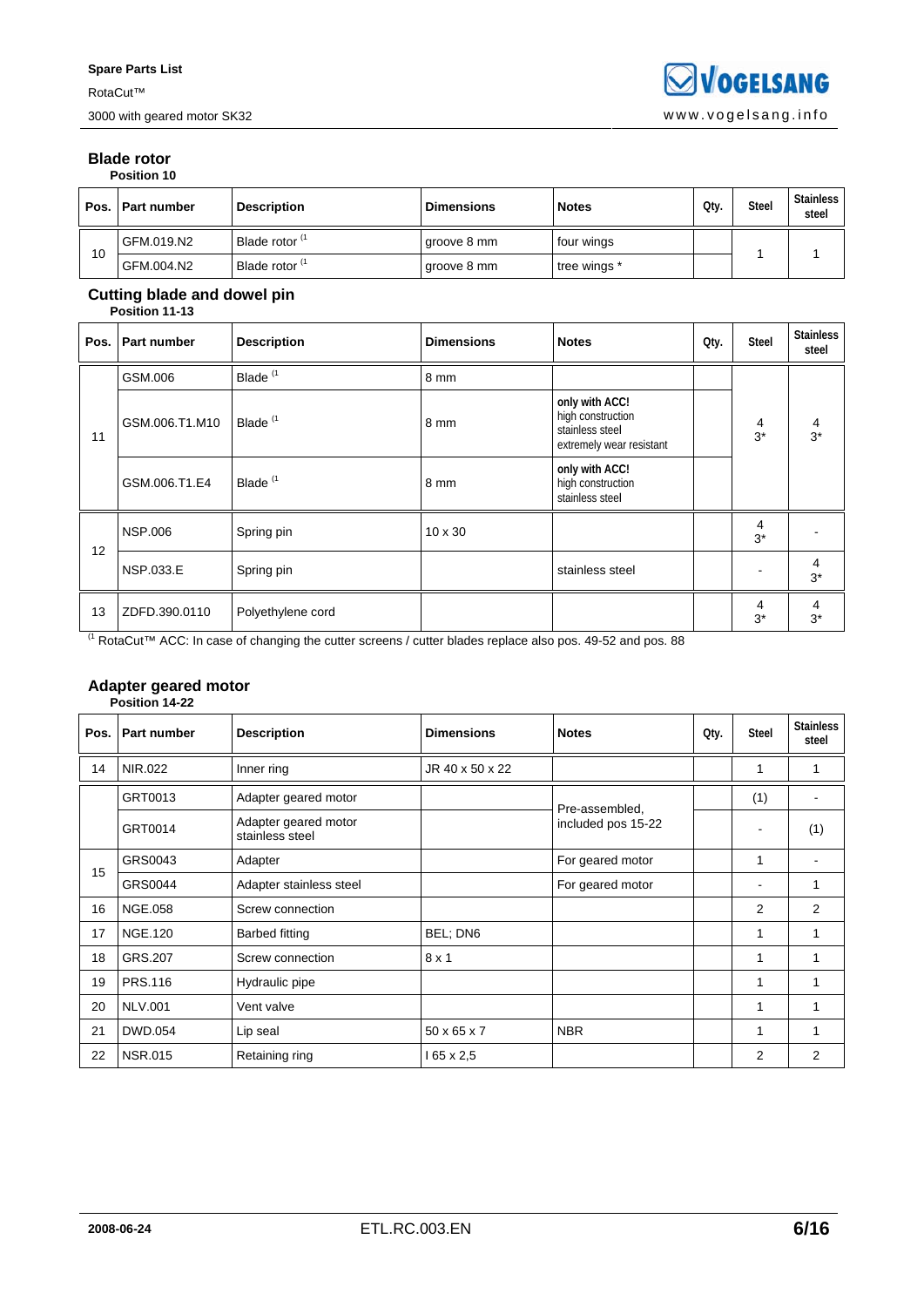### **Mechanical seal Position 23-24**

| Pos. | <b>Part number</b> | <b>Description</b> | <b>Dimensions</b> | <b>Notes</b>            | Qty. | <b>Steel</b> | <b>Stainless</b><br>steel |  |  |  |
|------|--------------------|--------------------|-------------------|-------------------------|------|--------------|---------------------------|--|--|--|
| 23   | DGL.D003.N1        | Mechanical seal    | 76.97-H3200       | Duronit                 |      | っ            | C                         |  |  |  |
|      | <b>DGL.D003.SC</b> | Mechanical seal    | 76.97-H3200       | SiSiC (silicon carbide) |      |              |                           |  |  |  |
|      | DOR.024.HNB        | O-ring             | 58 x 73 x 7,5     | <b>HNBR</b>             |      |              | 2                         |  |  |  |
| 24   | <b>DOR.024.VI</b>  | O-ring             | 58 x 73 x 7.5     | <b>FPM</b>              |      |              |                           |  |  |  |

### **Geared motor and accessories Position 25-29**

| Pos. | <b>Part number</b> | <b>Description</b> | <b>Dimensions</b>         | <b>Notes</b>                               | Qty. | <b>Steel</b> | <b>Stainless</b><br>steel |
|------|--------------------|--------------------|---------------------------|--------------------------------------------|------|--------------|---------------------------|
|      | AGM.503            | Geared motor       | SK32F-90L/4TFVL           | 76 rpm 1.5 kW                              |      |              |                           |
| 25   | AGM.516            | Geared motor       | SK32F-100L/4TFVL          | 123 rpm 2.2 kW                             |      | 1            | 1                         |
|      | AGM.504            | Geared motor       | SK32F-100L/4TFVL          | 177 rpm 2.2 kW                             |      |              |                           |
|      | AGM.034.K          | Geared motor       | SK32F-100L/4TFVL          | 330 rpm 2.2 kW                             |      |              |                           |
| 25.1 | DWD.075            | Lip seal           | 50 x 80 x 10              | With dust lip, included<br>in geared motor |      | 1            |                           |
| 26   | <b>NSK.005</b>     | Hex head screw     | M <sub>10</sub> x 50      |                                            |      | 4            |                           |
|      | <b>NSK.177</b>     | Hex head screw     | M <sub>10</sub> x 50      | Stainless steel                            |      |              | 4                         |
| 27   | <b>NUS.004</b>     | Washer             | $10.5 \times 20 \times 2$ |                                            |      | 4            |                           |
|      | <b>NUS.004.EE</b>  | Washer             | $10.5 \times 20 \times 2$ | Stainless steel                            |      |              | 4                         |
| 28   | NPF.060            | Key                | AB 12 x 8 x 52            |                                            |      | 1            |                           |
| 29   | <b>DOR0011</b>     | O-ring             | $35 \times 1$             | <b>NBR</b>                                 |      |              |                           |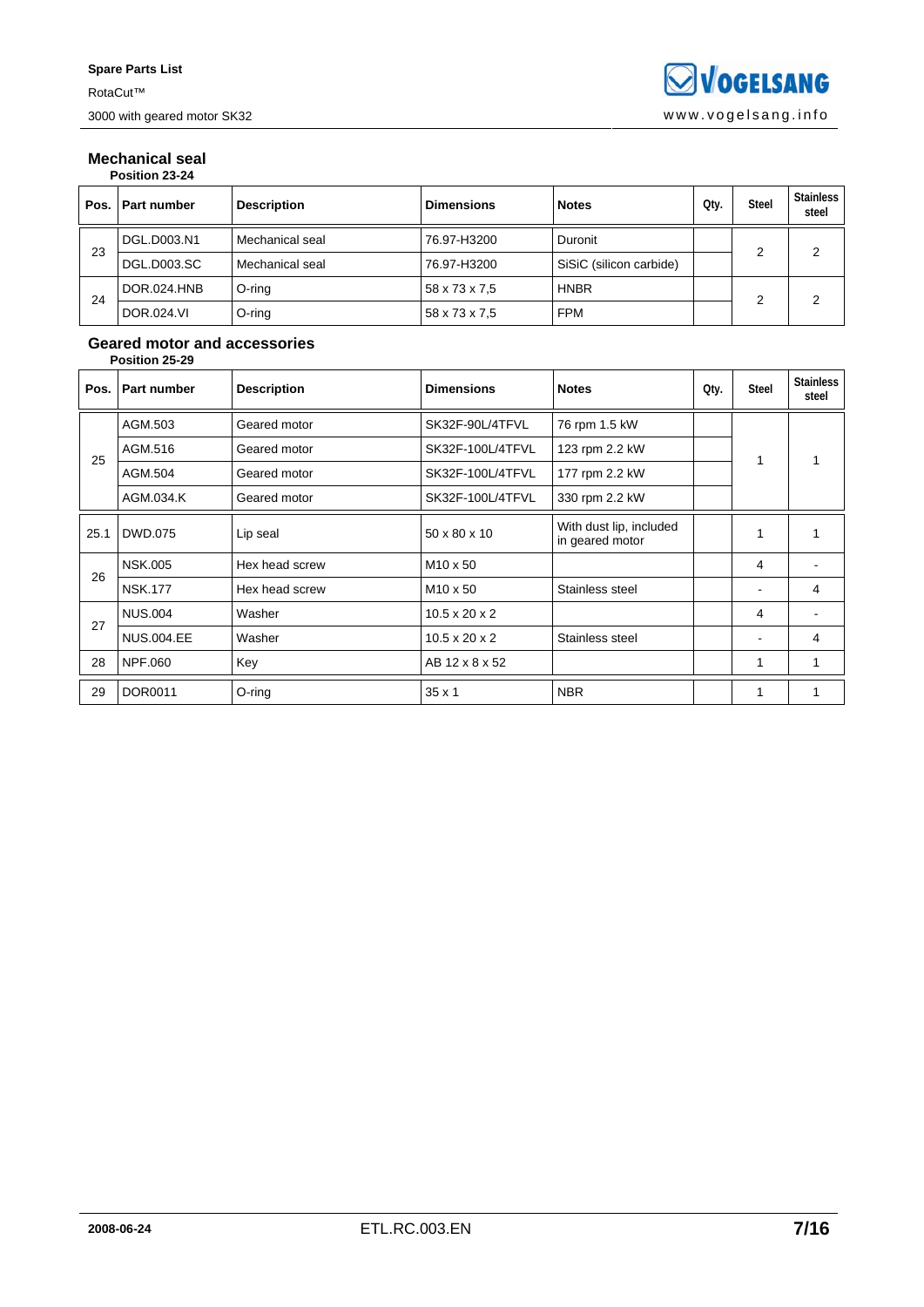### **Gas spring Position 30-35**

| Pot               | Design          | <b>Mounting set</b><br>GAS0015 | <b>Mounting set</b><br>GAS0016 | Qty. |
|-------------------|-----------------|--------------------------------|--------------------------------|------|
| <b>INLINE</b>     | Mild steel      |                                |                                |      |
|                   | Stainless steel |                                |                                |      |
| Cyclone separator | Mild steel      |                                |                                |      |
|                   | Stainless steel |                                |                                |      |

## **GAS0015 Mounting set gas spring mild steel**

| Pos. | <b>Part number</b> | <b>Description</b>          | <b>Dimensions</b> | <b>Notes</b>   | Qty. | <b>Steel</b> | <b>Stainless</b><br>steel |
|------|--------------------|-----------------------------|-------------------|----------------|------|--------------|---------------------------|
| 30   | RFL.439            | Bracket gas spring          |                   |                |      |              |                           |
| 31   | <b>NSK.041</b>     | Hex head screw              | M12 x 20          | <b>DIN 933</b> |      | 3            |                           |
| 32   | <b>NMS.004</b>     | Hex nut                     | M <sub>12</sub>   | DIN 934-8      |      |              |                           |
| 33   | <b>NFE.030</b>     | Gas spring                  |                   |                |      |              |                           |
| 34   | GRS.175            | Screw connection gas spring |                   |                |      |              |                           |
| 35   | <b>NUS.005</b>     | Washer                      | A 13 x 24 x 2.5   | <b>DIN 125</b> |      |              |                           |

## **GAS0016 Mounting set gas spring stainless steel**

| Pos. | Part number       | <b>Description</b>          | <b>Dimensions</b> | <b>Notes</b>   | Qty. | <b>Steel</b> | <b>Stainless</b><br>steel |
|------|-------------------|-----------------------------|-------------------|----------------|------|--------------|---------------------------|
| 30   | RFL.439.E         | Bracket gas spring          |                   |                |      |              |                           |
| 31   | <b>NSK.041.E</b>  | Hex head screw              | M12 x 20          | <b>DIN 933</b> |      |              | 3                         |
| 32   | <b>NMS.004.EE</b> | Hex nut                     | M <sub>12</sub>   | DIN 934-8      |      |              |                           |
| 33   | NFE.030           | Gas spring                  |                   |                |      |              |                           |
| 34   | GRS.175.E         | Screw connection gas spring |                   |                |      |              |                           |
| 35   | <b>NUS.005.E</b>  | Washer                      | A 13 x 24 x 2.5   | <b>DIN 125</b> |      |              |                           |

## **Fastening-parts cutter head**

**Position 36-38** 

| Pos. | <b>Part number</b> | <b>Description</b>    | <b>Dimensions</b>         | <b>Notes</b> | Oty. | <b>Steel</b> | <b>Stainless</b><br>steel |
|------|--------------------|-----------------------|---------------------------|--------------|------|--------------|---------------------------|
| 36   | <b>NUS.090</b>     | Washer                | $16.5 \times 60 \times 5$ |              |      | 4            |                           |
| 37   | NMK.007            | Hex nut               | M16                       | Self-locking |      |              |                           |
| 38   | <b>NSI.045</b>     | hex socket head screw | M <sub>16</sub> x 45      |              |      |              |                           |

## **Fastening-parts cutter head stainless steel**

**Position 36-38** 

| Pos. I | <b>Part number</b> | <b>Description</b>    | <b>Dimensions</b>         | <b>Notes</b>                    | Oty. | <b>Steel</b> | <b>Stainless</b><br>steel |
|--------|--------------------|-----------------------|---------------------------|---------------------------------|------|--------------|---------------------------|
| 36     | NUS.090.E          | Washer                | $16.5 \times 60 \times 5$ | Stainless steel                 |      | -            | 4                         |
| 37     | NMK.007.EE         | Hex nut               | M <sub>16</sub>           | Stainless steel<br>self-locking |      |              | 2                         |
| 38     | <b>NSI.045.E</b>   | hex socket head screw | M <sub>16</sub> x 45      | Stainless steel                 |      |              |                           |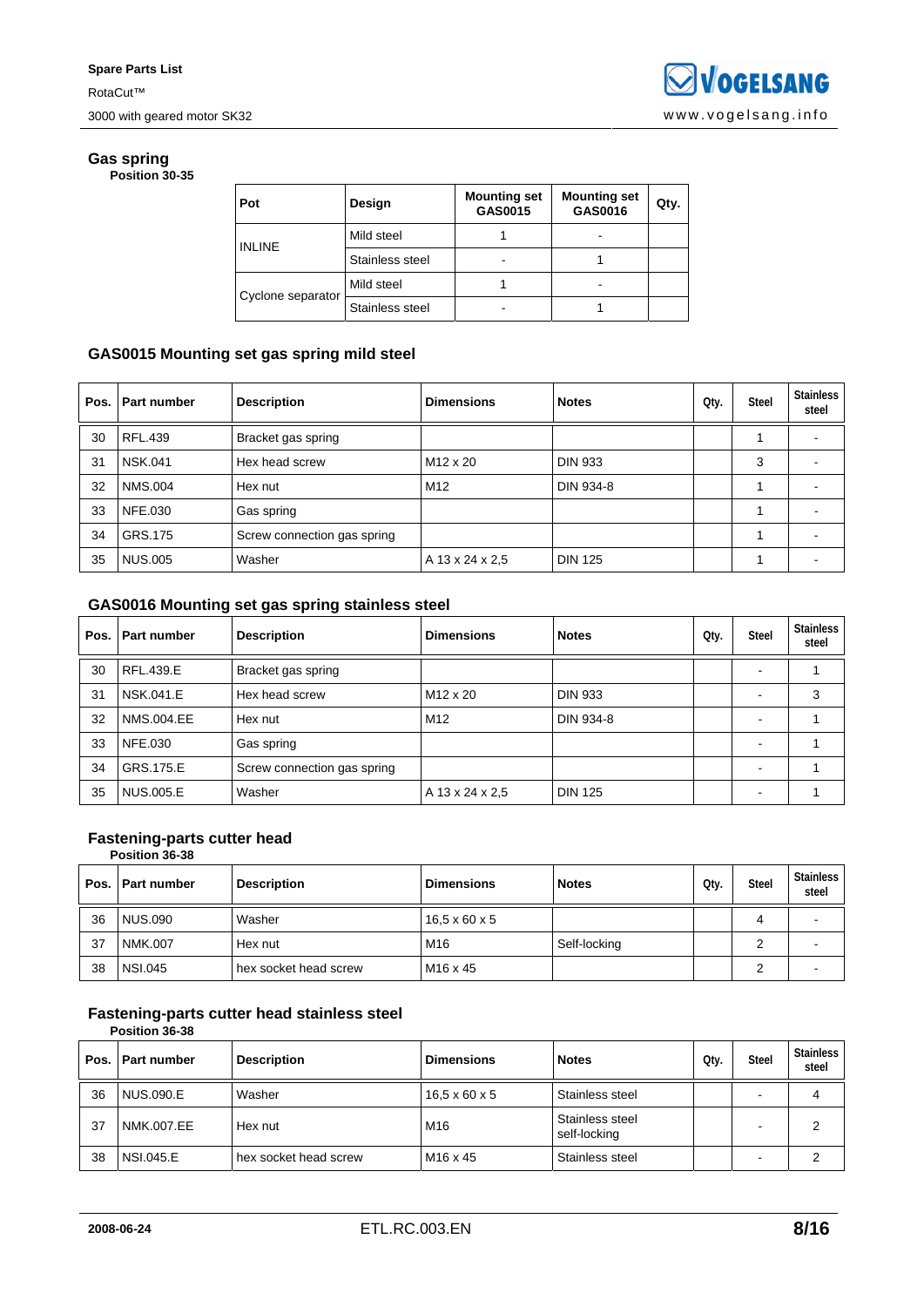### **Safety device Position 39-40**

|    | Pos. Part number | <b>Description</b> | <b>Dimensions</b> | <b>Notes</b>                                                          | Qty. | <b>Steel</b> | <b>Stainless</b><br>steel |
|----|------------------|--------------------|-------------------|-----------------------------------------------------------------------|------|--------------|---------------------------|
| 39 | GAS0017          | Extension set      |                   | Position switch                                                       |      |              |                           |
|    | GAS0018          | Extension set      |                   | Position switch<br>stainless steel                                    |      |              |                           |
|    | SSS.079.N1       | Position switch    |                   | With a $\varnothing$ 13 mm roller<br>contained in GAS0017/<br>GAS0018 |      | (1)          | (1)                       |
| 40 | GHN.013          | <b>Ball valve</b>  |                   |                                                                       |      |              |                           |

#### **Latch and accessories Position 41-44**

| Pos.  | <b>Part number</b> | <b>Description</b>        | <b>Dimensions</b> | <b>Notes</b>    | Qty. | <b>Steel</b> | <b>Stainless</b><br>steel |  |  |
|-------|--------------------|---------------------------|-------------------|-----------------|------|--------------|---------------------------|--|--|
| 41    | NSV.001.T1         | Latch                     |                   |                 |      |              |                           |  |  |
| 42-44 | <b>RAS0005</b>     | Fastening-parts kit latch |                   |                 |      |              |                           |  |  |
|       | <b>RAS0007</b>     | Fastening-parts kit latch |                   | Stainless steel |      | -            |                           |  |  |

## **RAS0005 Fastening-parts kit latch mild steel**

|    | Pos.   Part number | <b>Description</b> | <b>Dimensions</b> | <b>Notes</b>    | Qty. | <b>Steel</b> | <b>Stainless</b><br>steel |
|----|--------------------|--------------------|-------------------|-----------------|------|--------------|---------------------------|
| 42 | <b>NSK.019</b>     | Hex head screw     | M8 x 25           |                 |      |              |                           |
| 43 | <b>NMK.004</b>     | Hex nut            | M8                | Self-locking    |      |              |                           |
|    | NUS.003            | Washer             | A 8.4 x 16 x 1.6  | <b>DIN 125</b>  |      | 8            |                           |
| 44 | <b>NUS.018</b>     | Washer             | A 8.4 x 24 x 2    | <b>DIN 9021</b> |      |              |                           |

## **RAS0007 Fastening-parts kit latch stainless steel**

| Pos. | Part number       | <b>Description</b> | <b>Dimensions</b> | <b>Notes</b>                        | Qty. | <b>Steel</b> | <b>Stainless</b><br>steel |
|------|-------------------|--------------------|-------------------|-------------------------------------|------|--------------|---------------------------|
| 42   | <b>NSK.019.EE</b> | Hex head screw     | M8 x 25           | Stainless steel                     |      |              | 4                         |
| 43   | NMK.004.E         | Hex nut            | M <sub>8</sub>    | Stainless steel;<br>self-locking    |      |              | 4                         |
| 44   | <b>NUS.003.EE</b> | Washer             | A 8.4 x 16 x 1.6  | Stainless steel;<br><b>DIN 125</b>  |      |              | 8                         |
|      | <b>NUS.018.EE</b> | Washer             | A 8.4 x 24 x 2    | Stainless steel;<br><b>DIN 9021</b> |      |              | 2                         |

## **Option: Gap sealing outside**

| <b>Position 45</b> |  |
|--------------------|--|

|    | Pos.   Part number | <b>Description</b> | <b>Dimensions</b> | <b>Notes</b>             | Qtv. | <b>Steel</b> | <b>Stainless</b><br>steel |
|----|--------------------|--------------------|-------------------|--------------------------|------|--------------|---------------------------|
| 45 | l GAS.014.T1       | Gap sealing        |                   | Outside                  |      | (1)          |                           |
|    | l GAS.014.T1.E     | Gap sealing        |                   | Outside; stainless steel |      |              | (1)                       |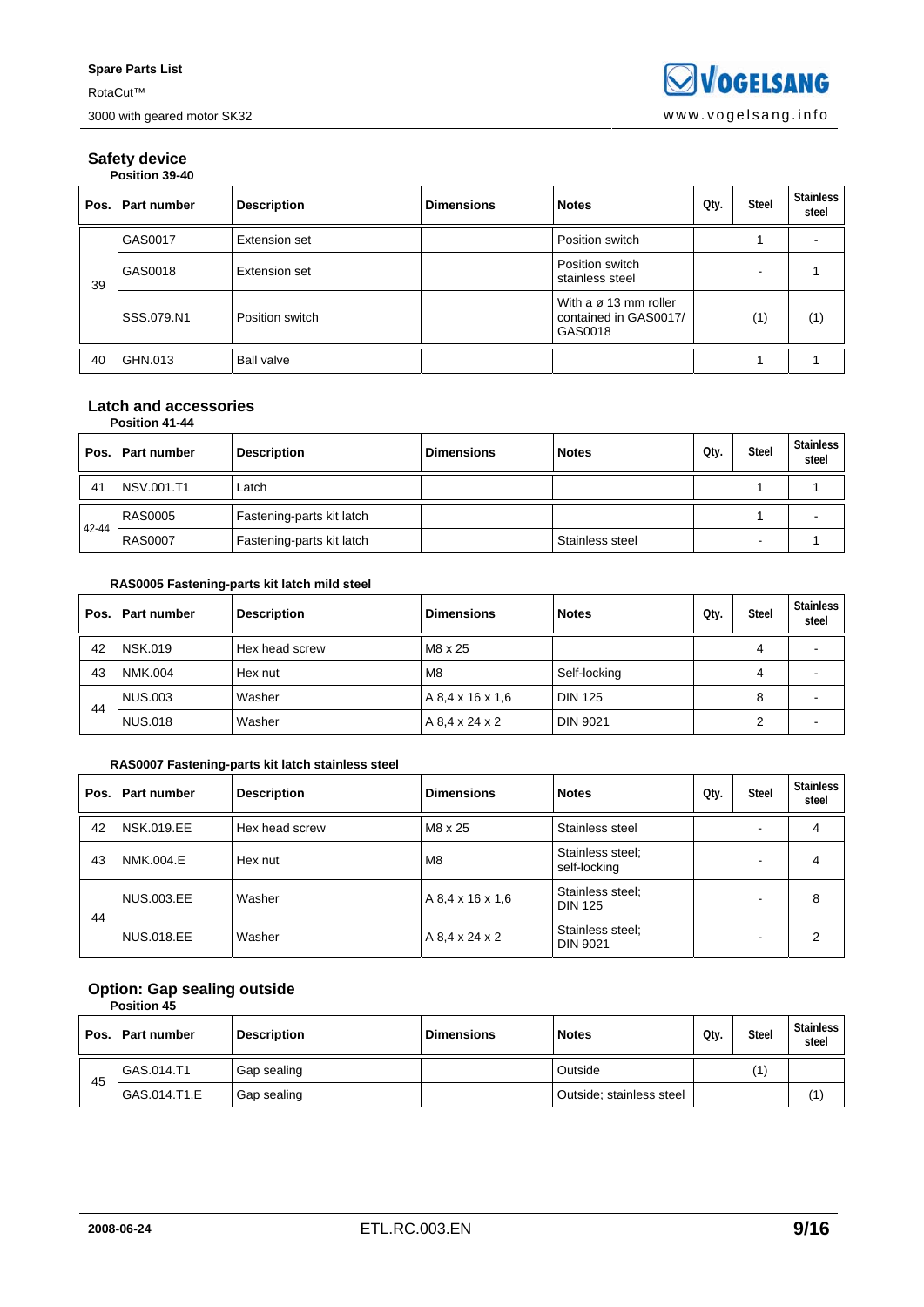### **Pretension Version A Manual pretension Pos. 46.1-52.1**

| Pos. | <b>Part number</b> | <b>Description</b>         | <b>Dimensions</b>     | <b>Notes</b>             | Qty. | <b>Steel</b> | <b>Stainless</b><br>steel |
|------|--------------------|----------------------------|-----------------------|--------------------------|------|--------------|---------------------------|
| 46.1 | <b>PRS.100</b>     | Protection ring            |                       |                          |      | 1            |                           |
| 47.1 | DFD.110            | Rubber disk                |                       |                          |      | 1            | 1                         |
| 48.1 | <b>NTF.001</b>     | Spring washer              |                       |                          |      | 1            | 1                         |
| 49.1 | <b>NMS.016</b>     | Tension nut                |                       | With set screw           |      | 1            |                           |
| 50.1 | <b>NSI.051</b>     | Hex socket head screw      | M <sub>16</sub> x 220 |                          |      | 1            | 1                         |
| 51.1 | GMS.001            | Open-end wrench            |                       | For tension nut          |      | x            | x                         |
| 50.1 | <b>NSI.051</b>     | Hex socket screw           | M <sub>16</sub> x 220 |                          |      | 1            |                           |
|      | <b>NSI.051.E</b>   | Hex socket screw           | M16 x 220             | Stainless steel          |      | ۰            | 1                         |
| 51.1 | <b>DKR.012</b>     | Copper ring                | $C$ 18 x 34 x 1.5     | <b>DIN 7603</b>          |      | 1            | 1                         |
| 52.1 | <b>NUS.007</b>     | Washer                     | A 17 x 30 x 3         | <b>DIN 125</b>           |      | 1            |                           |
|      | <b>NUS.007.E</b>   | Washer                     | A 17 x 30 x 3         | DIN 125; stainless steel |      |              | 1                         |
|      | GMS.001            | Open-end wrench            |                       | For preload locking nut  |      | x            |                           |
|      | GRT0015            | Oil-supply mechanical seal |                       |                          |      |              |                           |

#### **Pretension Version B ACC AutomaticCutControl Position 46-56**

|      | טט-טא ווטווכט     |                              |                       |                                         |      |                |                           |
|------|-------------------|------------------------------|-----------------------|-----------------------------------------|------|----------------|---------------------------|
| Pos. | Part number       | <b>Description</b>           | <b>Dimensions</b>     | <b>Notes</b>                            | Qty. | <b>Steel</b>   | <b>Stainless</b><br>steel |
| 46   | <b>NUS.098.E</b>  | Shim                         | 75 x 36 x 1           | Option; stainless steel                 |      | $0 - 4$        | $0 - 4$                   |
| 47   | <b>NSI.097</b>    | Hex socket head screw        | M <sub>16</sub> x 230 | <b>DIN 912</b>                          |      | 1              |                           |
|      | <b>NSI.097.E</b>  | Hex socket head screw        | M <sub>16</sub> x 230 | DIN 912; stainless steel                |      | $\blacksquare$ | 1                         |
|      | GRT.001.N2        | <b>Complete ACC Cylinder</b> |                       | Contains pos. 48<br>GDS.002 +GRT.006.N1 |      |                |                           |
| 48   | GRS.079.E.N2      | ACC-cylinder                 |                       | 18 mm stroke                            |      | 1              | $\mathbf{1}$              |
|      | GDS.002           | Set o-ring <sup>(1</sup>     |                       | Contains: pos. 49-52                    |      | 1              | 1                         |
| 49   | <b>DOR.046</b>    | O-ring $(1)$                 | 96 x 3                | <b>NBR</b>                              |      | (1)            | (1)                       |
| 50   | DOR.072           | O-ring $(1)$                 | 45 x 3                | <b>NBR</b>                              |      | (1)            | (1)                       |
| 51   | DOR.021           | O-ring $(1)$                 | $24 \times 3$         | <b>NBR</b>                              |      | (1)            | (1)                       |
| 52   | <b>DOR.079</b>    | O-ring $(1)$                 | $18.4 \times 2.7$     | <b>NBR</b>                              |      | (1)            | (1)                       |
|      | GRT.006.N1        | <b>ACC piston complete</b>   |                       | Contains: pos. 53-55                    |      |                |                           |
| 53   | GRS.078.E.N2      | ACC piston                   |                       | 18 mm stroke                            |      | 1              | $\mathbf{1}$              |
| 54   | GRS.146           | Throttle valve               |                       | Standard                                |      |                | 1                         |
|      | GRS.147           | Screw plug                   | $M4 \times 7$         | Option                                  | 1    |                |                           |
| 55   | <b>PSV.006</b>    | Check valve                  |                       |                                         |      | 1              | 1                         |
| 56   | <b>NSK.209.EE</b> | Vent screw                   |                       |                                         |      | 1              | 1                         |
| 57   | <b>NST0002</b>    | Protective cap               |                       |                                         |      | 1              | 1                         |

(1 RotaCut™ ACC: In case of changing the cutter screens / cutter blades replace also pos. 49-52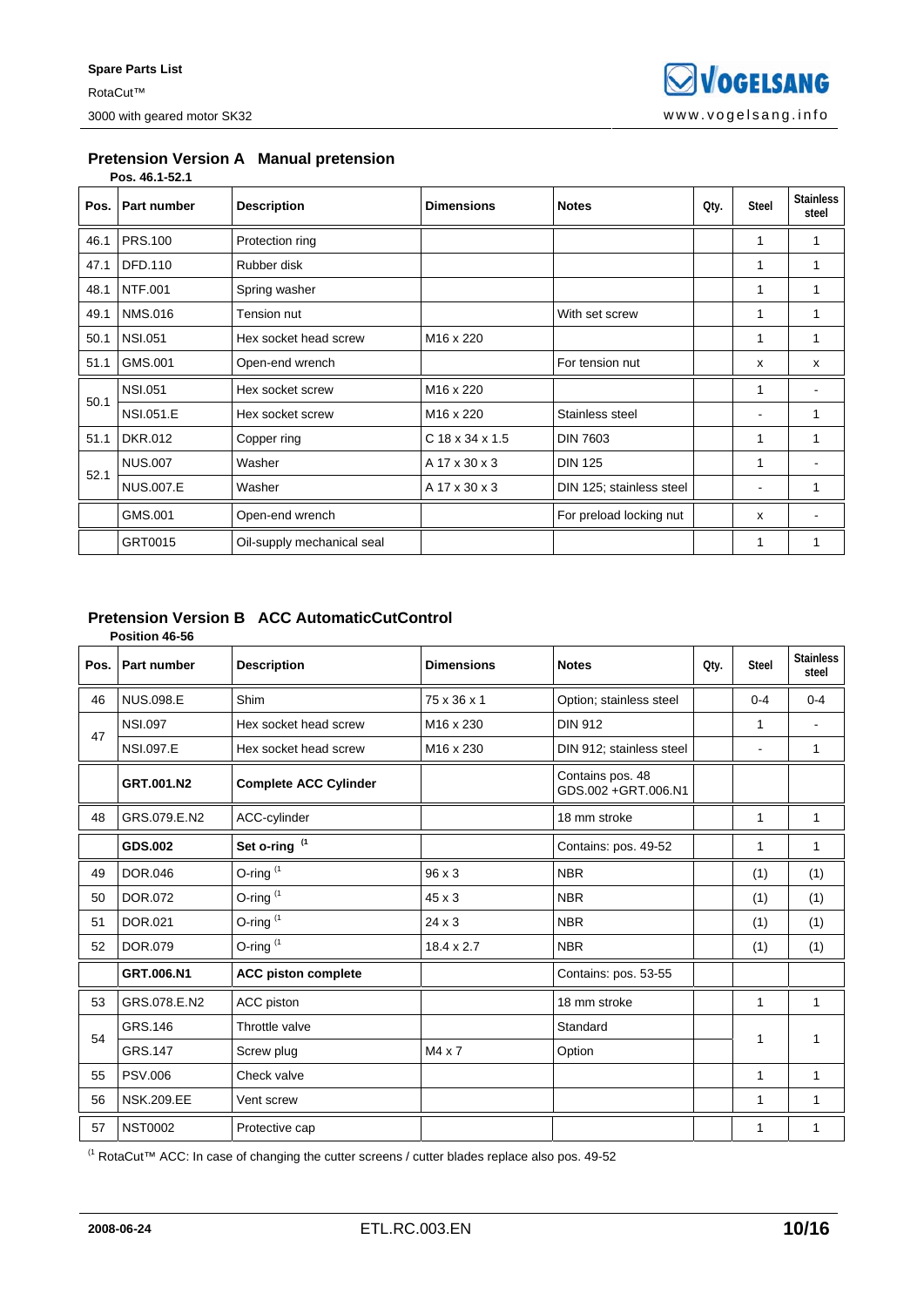

### **Illustration: ACC pressure transmission unit**

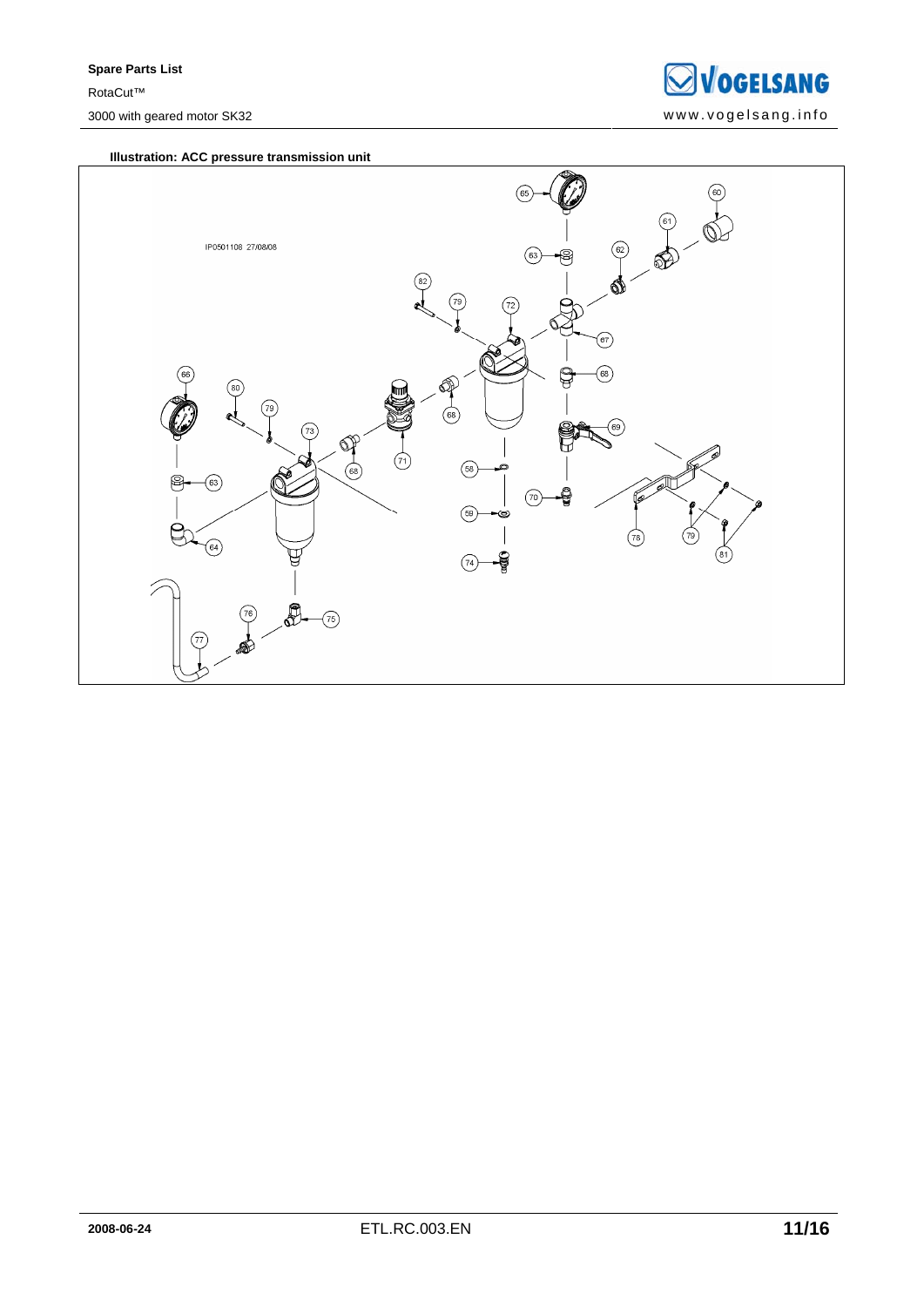**SVOGELSANG** 3000 with geared motor SK32 www.vogelsang.info

|      | Position 58-82    |                                   |                   |                                                   |      |                |                           |  |  |  |
|------|-------------------|-----------------------------------|-------------------|---------------------------------------------------|------|----------------|---------------------------|--|--|--|
| Pos. | Part number       | <b>Description</b>                | <b>Dimensions</b> | <b>Notes</b>                                      | Oty. | Steel          | <b>Stainless</b><br>steel |  |  |  |
|      | GRT.007.N1        | <b>Pressure transmission unit</b> |                   | Contains pos.65-82<br>see illustration: ACC       |      |                |                           |  |  |  |
| 63   | DOR.019           | O-ring                            | $11 \times 2$     | <b>NBR</b>                                        |      | 1              | $\mathbf{1}$              |  |  |  |
| 64   | <b>NUS.004.EE</b> | Washer                            | A 10.5 x 20 x 2   |                                                   |      | $\mathbf{1}$   | 1                         |  |  |  |
| 60   | SSS.205           | Plug                              |                   |                                                   |      | 1              | $\mathbf{1}$              |  |  |  |
| 61   | SDS.036           | Pressure control switch           | $1-10$ bar        |                                                   |      | 1              | 1                         |  |  |  |
| 62   | <b>NGE.128</b>    | Reducing nipple                   |                   |                                                   |      | 3              | 3                         |  |  |  |
| 63   | <b>NGE.128</b>    | Reducing nipple                   |                   |                                                   |      | $\overline{2}$ | $\overline{2}$            |  |  |  |
| 64   | <b>NWE.007</b>    | Angle part                        |                   |                                                   |      | 1              | $\mathbf{1}$              |  |  |  |
| 65   | SMD.006           | Pressure gauge                    |                   | 0-16 bar                                          |      | 1              | $\mathbf{1}$              |  |  |  |
| 66   | SMD.053           | Pressure gauge                    |                   | $0-6$ bar                                         |      | 1              | 1                         |  |  |  |
| 67   | <b>NGE.127</b>    | Cross piece                       |                   |                                                   |      | 1              | 1                         |  |  |  |
| 68   | <b>NVE.087</b>    | Double nipple                     |                   |                                                   |      | 3              | 3                         |  |  |  |
| 69   | GHN.057           | <b>Ball valve</b>                 |                   |                                                   |      | 1              | $\mathbf{1}$              |  |  |  |
| 70   | <b>NGE.088</b>    | compressed air plug nipple        |                   |                                                   |      | 1              | 1                         |  |  |  |
| 71   | APV.004           | Pressure control valve            | $\frac{1}{4}$ "   | $0-16$ bar                                        |      | 1              | 1                         |  |  |  |
| 72   | AHA.023           | Oil tank                          |                   |                                                   |      | 1              | 1                         |  |  |  |
| 73   | AHA.025           | Oil tank                          |                   | With manual inflating<br>valve                    |      | 1              | 1                         |  |  |  |
| 74   | AHV.061           | Safety valve                      |                   | 9-15 bar                                          |      | 1              | 1                         |  |  |  |
| 75   | <b>NGE.086</b>    | Elbow joint                       | EEL <sub>8L</sub> |                                                   |      | 1              | $\mathbf{1}$              |  |  |  |
| 76   | <b>NVR.003</b>    | Seal bonnet                       |                   |                                                   |      | 1              | 1                         |  |  |  |
| 77   | <b>HSC.015</b>    | Hose                              | DN <sub>6</sub>   | For spare parts order,<br>please quantify length! |      | 1 <sub>m</sub> | 1 <sub>m</sub>            |  |  |  |
| 78   | RFL.1025          | Holder oil canister               |                   |                                                   |      | 1              | 1                         |  |  |  |
| 79   | <b>NUS.002</b>    | Washer                            | B 6,4 x 12 x 1.6  | <b>DIN 125</b>                                    |      | 8              | 8                         |  |  |  |
| 80   | <b>NSK.145</b>    | Hex head screw                    | M6 x 45           | <b>DIN 931</b>                                    |      | 2              | $\overline{2}$            |  |  |  |
| 81   | <b>NMS.001</b>    | Hex nut                           | M <sub>6</sub>    | DIN 934-8                                         |      | 6              | 6                         |  |  |  |
| 82   | <b>NSK.124</b>    | Hex head screw                    | M6 x 35           | <b>DIN 933</b>                                    |      | 2              | 2                         |  |  |  |
|      | AHP.002           | Manual air pump                   |                   |                                                   |      | $\mathbf{1}$   | $\mathbf{1}$              |  |  |  |

 $<sup>(5)</sup>$  For spare parts order, please quantify length!</sup>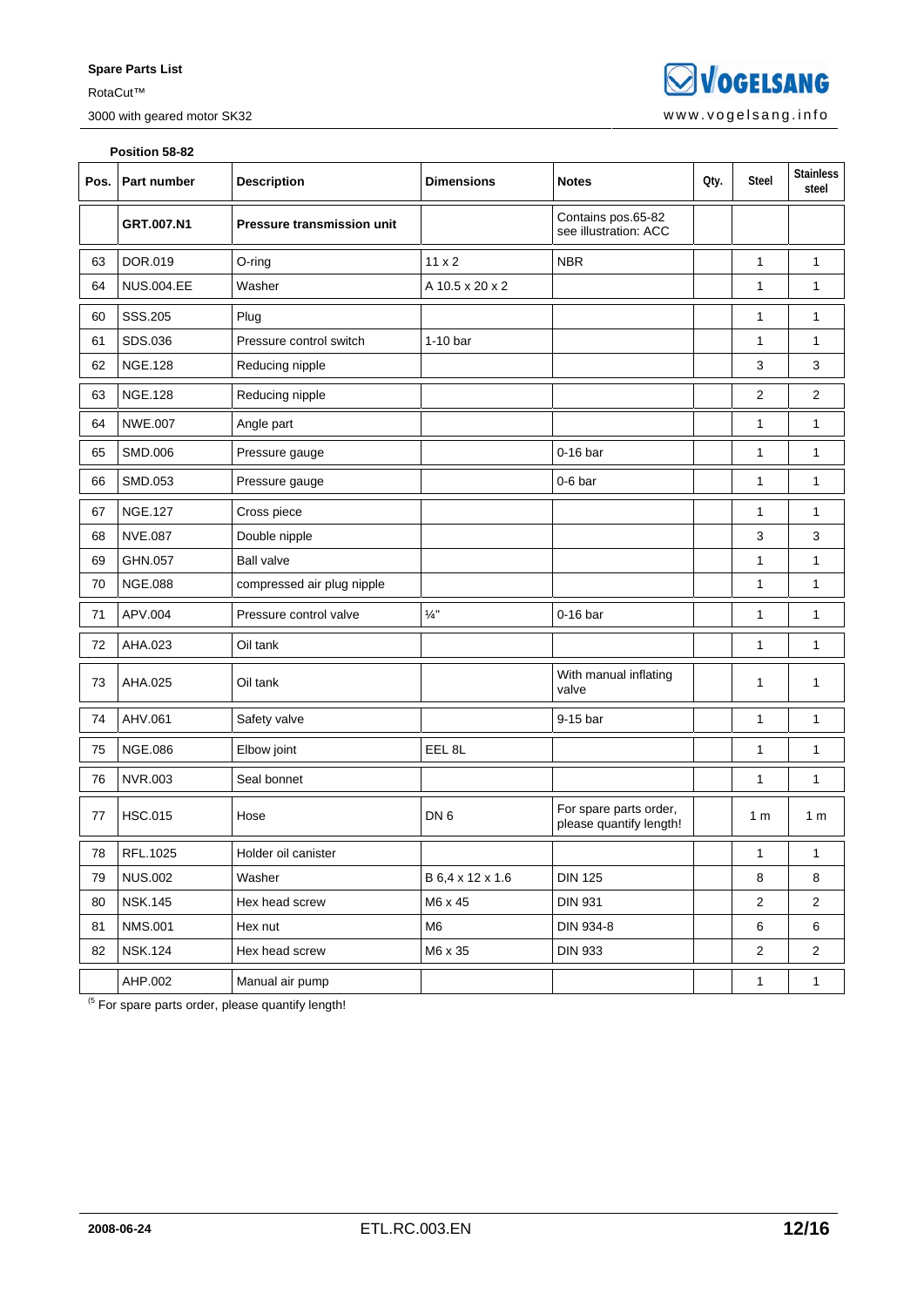### **Holder ACC Position 84**

|    | Pos.   Part number | <b>Description</b>         | <b>Dimensions</b> | <b>Notes</b>                          | Qty. | <b>Steel</b> | <b>Stainless</b><br>steel |
|----|--------------------|----------------------------|-------------------|---------------------------------------|------|--------------|---------------------------|
|    | RFL.375.N1         | <b>Holder ACC</b>          |                   | <b>INLINE</b><br>cyclone 180°         |      |              |                           |
| 84 | RFL.393            | Holder ACC                 |                   | Cyclone 90° / 270°                    |      |              |                           |
|    | RFL.375.N1.E       | Holder ACC stainless steel |                   | <b>INLINE</b><br>cyclone 180°         |      | -            |                           |
|    | RFL.393.E          | Holder ACC stainless steel |                   | Cyclone $90^{\circ}$ / 270 $^{\circ}$ |      |              |                           |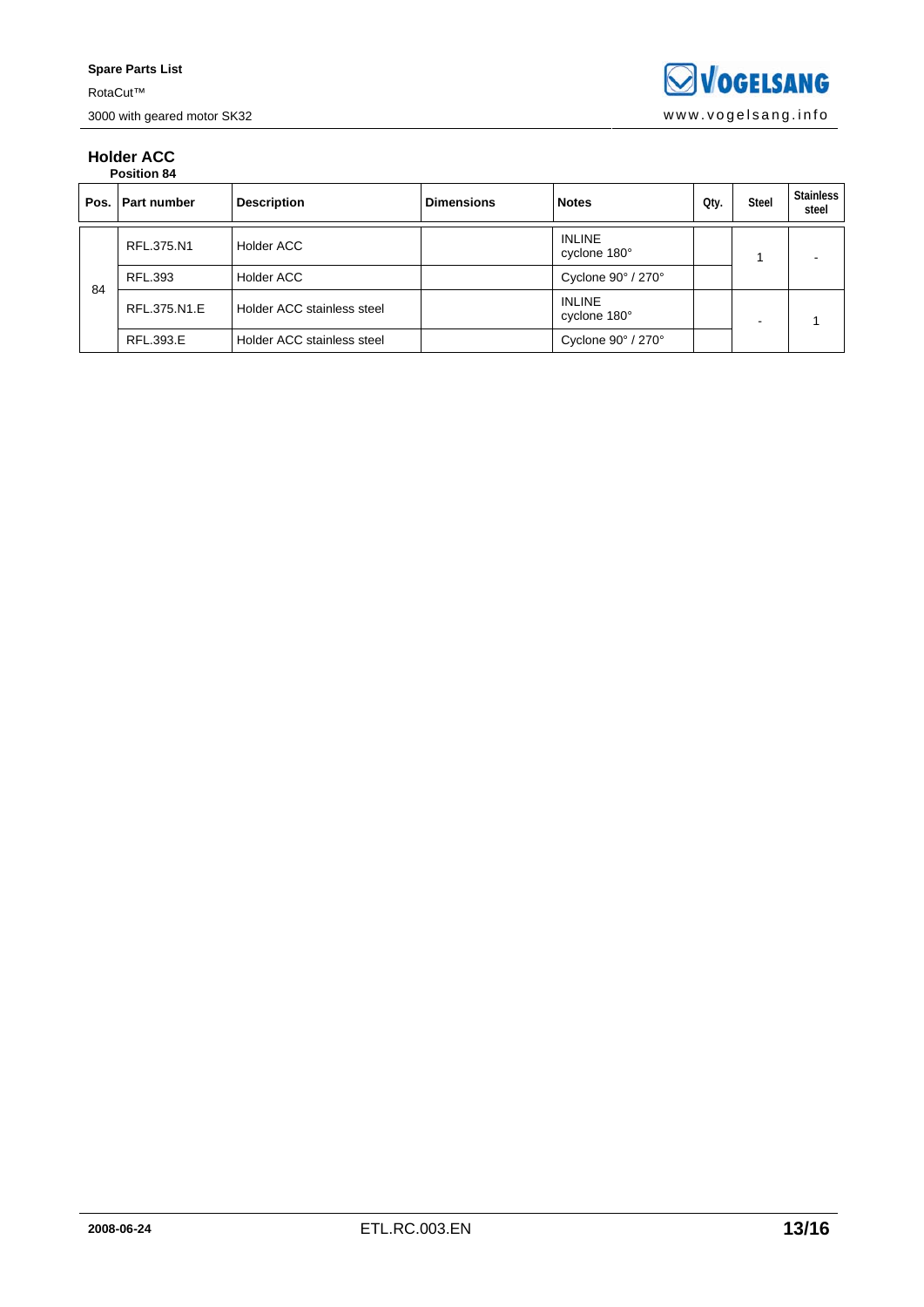## **Versions pot Position 90-94**

**Illustration: Version pot** 

| $90^{\circ}$<br>$\left(91\right)$<br>$\left(92\right)$<br>$\mathcal{O}$<br>$\mathcal{O}$<br>$\mathcal O$<br>$\left(94\right)$<br>$\mathcal{O}$<br>93 | (90)<br>O<br>$\mathcal{O}$<br>$\mathcal{O}$<br>$\mathcal O$<br>$\mathcal{O}$ |
|------------------------------------------------------------------------------------------------------------------------------------------------------|------------------------------------------------------------------------------|
| Pot INLINE with DIN connector flanges                                                                                                                | Pot INLINE with ANSI connector flanges                                       |
| o<br>ঔ<br>o<br>Cyclone separator                                                                                                                     |                                                                              |

|    | Pos. Part number | <b>Description</b> | <b>Dimensions</b> | <b>Notes</b>                     | Qty. | <b>Steel</b> | <b>Stainless</b><br>steel |
|----|------------------|--------------------|-------------------|----------------------------------|------|--------------|---------------------------|
|    | GRC0011          | Zyklonabscheider   |                   | Kombi-Flansche DN150             |      |              |                           |
|    | GRC.391          | <b>Topf INLINE</b> |                   | DIN-Flansche DN150               |      |              |                           |
|    | GRC.392.N1       | <b>Topf INLINE</b> |                   | ANSI-Flansche DN150              |      |              |                           |
| 90 | GRC.391.E        | <b>Topf INLINE</b> |                   | DIN-Flansche DN150<br>Edelstahl  |      |              |                           |
|    | GRC.392.N1.E     | <b>Topf INLINE</b> |                   | ANSI-Flansche DN150<br>Edelstahl |      |              |                           |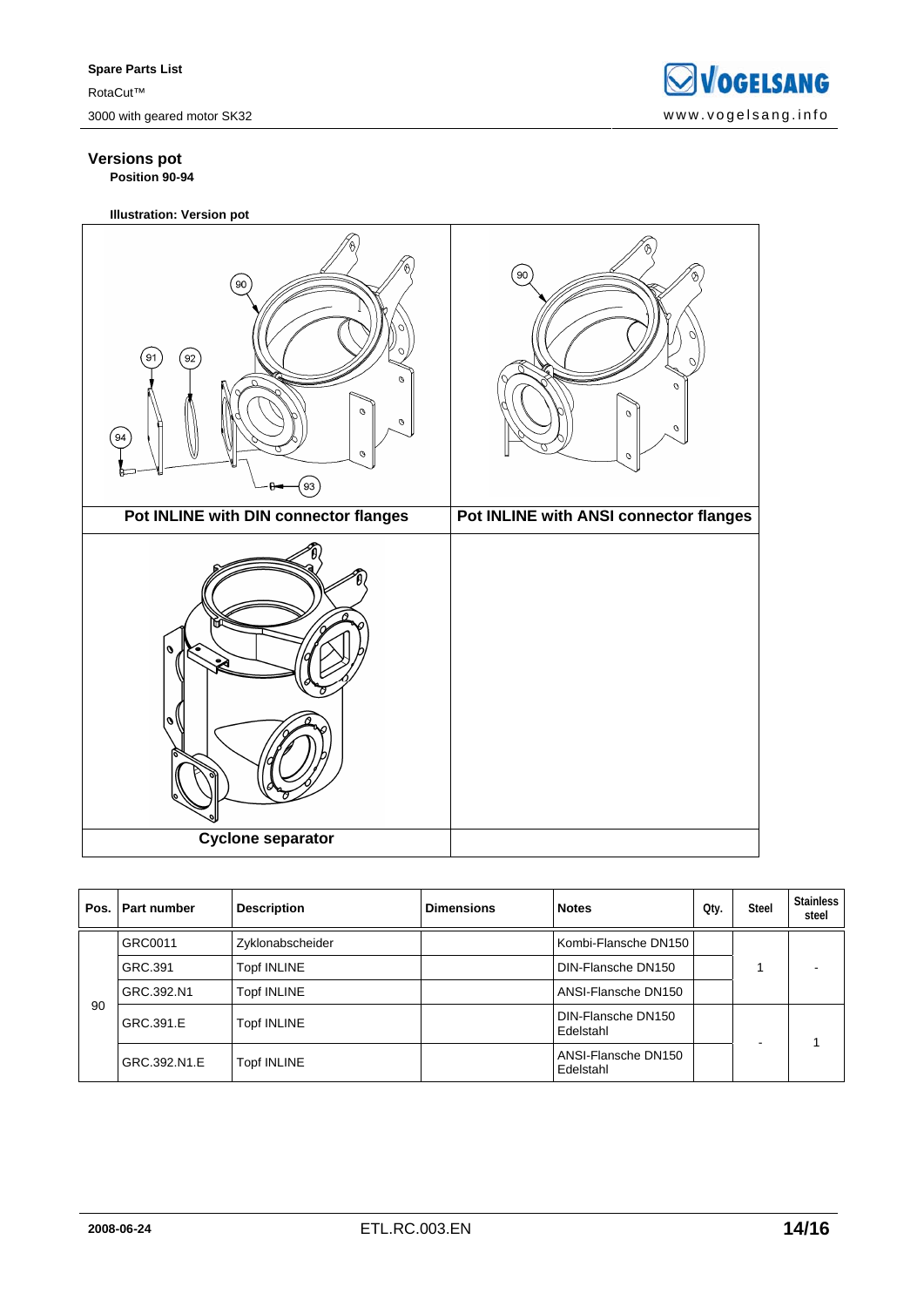## **Mounting set blind flange mild steel**

|       | Pos.   Part number | <b>Description</b>             | <b>Dimensions</b> | <b>Notes</b>        | Qty. | <b>Steel</b> | Stainless<br>steel |
|-------|--------------------|--------------------------------|-------------------|---------------------|------|--------------|--------------------|
|       | GAS0001            | Mounting set blind flange; NBR | 16"               | Contains pos. 91-94 |      |              |                    |
| 91    | GFL.459            | <b>Blind flange</b>            | 6"                |                     |      | (1)          |                    |
| 92    | DOR.016            | $O$ -ring                      | $160 \times 7$    | <b>NBR</b>          |      | (1)          |                    |
| 93/94 | <b>RAS0001</b>     | <b>Fastening parts</b>         |                   |                     |      | (1)          |                    |

| Pos. I | l Part number  | <b>Description</b>                     | <b>Dimensions</b> | <b>Notes</b>        | Oty. | <b>Steel</b> | <b>Stainless</b><br>steel |
|--------|----------------|----------------------------------------|-------------------|---------------------|------|--------------|---------------------------|
|        | GAS0031        | Mounting set blind flange<br>silicone- | 6"                | Contains pos. 91-94 |      |              |                           |
| 91     | GFL.459        | Blind flange                           | .6"               |                     |      | (1)          |                           |
| 92     | DOR.016.SI     | O-ring                                 | $160 \times 7$    | Silikon             |      | (1)          |                           |
| 93/94  | <b>RAS0001</b> | Fastening parts                        |                   |                     |      | (1)          |                           |

## **RAS0001 Fastening-parts kit blind flange mild steel**

|    | Pos.   Part number | <b>Description</b> | <b>Dimensions</b>    | <b>Notes</b>          | Oty. | <b>Steel</b> | Stainless<br>steel |
|----|--------------------|--------------------|----------------------|-----------------------|------|--------------|--------------------|
| 93 | <b>NSK.031</b>     | Hex socket screw   | M <sub>12</sub> x 45 | <b>DIN 933</b>        |      |              |                    |
| 94 | NMK.002            | Hex nut            | M <sub>12</sub>      | DIN 985; self-locking |      |              |                    |

## **Mounting set blind flange stainless steel**

|       | Pos.   Part number | <b>Description</b>             | <b>Dimensions</b> | <b>Notes</b>                           | Oty. | <b>Steel</b> | <b>Stainless</b><br>steel |
|-------|--------------------|--------------------------------|-------------------|----------------------------------------|------|--------------|---------------------------|
|       | GAS0002            | Mounting set blind flange; NBR | 6"                | Stainless steel<br>contains pos. 91-94 |      |              |                           |
| 91    | GFL.459.E          | <b>Blind flange</b>            | 6"                | Stainless steel                        |      |              | (1)                       |
| 92    | <b>DOR.016</b>     | O-ring                         | $160 \times 7$    | <b>NBR</b>                             |      |              | (1)                       |
| 93/94 | <b>RAS0002</b>     | Fastening parts                |                   | Stainless steel                        |      |              | (1)                       |

|       | Pos. Part number | <b>Description</b>                    | <b>Dimensions</b> | <b>Notes</b>                           | Qty. | <b>Steel</b> | <b>Stainless</b><br>steel |
|-------|------------------|---------------------------------------|-------------------|----------------------------------------|------|--------------|---------------------------|
|       | GAS0032          | Mounting set blind flange<br>silicone | 6"                | Stainless steel<br>contains pos. 91-94 |      |              |                           |
| 91    | GFL.459.E        | <b>Blind flange</b>                   | 6"                |                                        |      |              | (1)                       |
| 92    | DOR.016.SI       | O-ring                                | $160 \times 7$    | Silicone                               |      |              | (1)                       |
| 93/94 | <b>RAS0002</b>   | Fastening parts                       |                   | Stainless steel                        |      |              | (1)                       |

## **RAS0002 Fastening-parts kit blind flange stainless steel**

|    | Pos.   Part number | <b>Description</b> | <b>Dimensions</b>    | <b>Notes</b>                             | Oty. | <b>Steel</b> | Stainless<br>steel |
|----|--------------------|--------------------|----------------------|------------------------------------------|------|--------------|--------------------|
| 93 | <b>NSK.160</b>     | Hex socket screw   | M <sub>12</sub> x 45 | DIN 933; stainless steel                 |      | -            |                    |
| 94 | NMK.002.EE         | Hex nut            | M12                  | DIN 985; stainless steel<br>self-locking |      |              | 4                  |